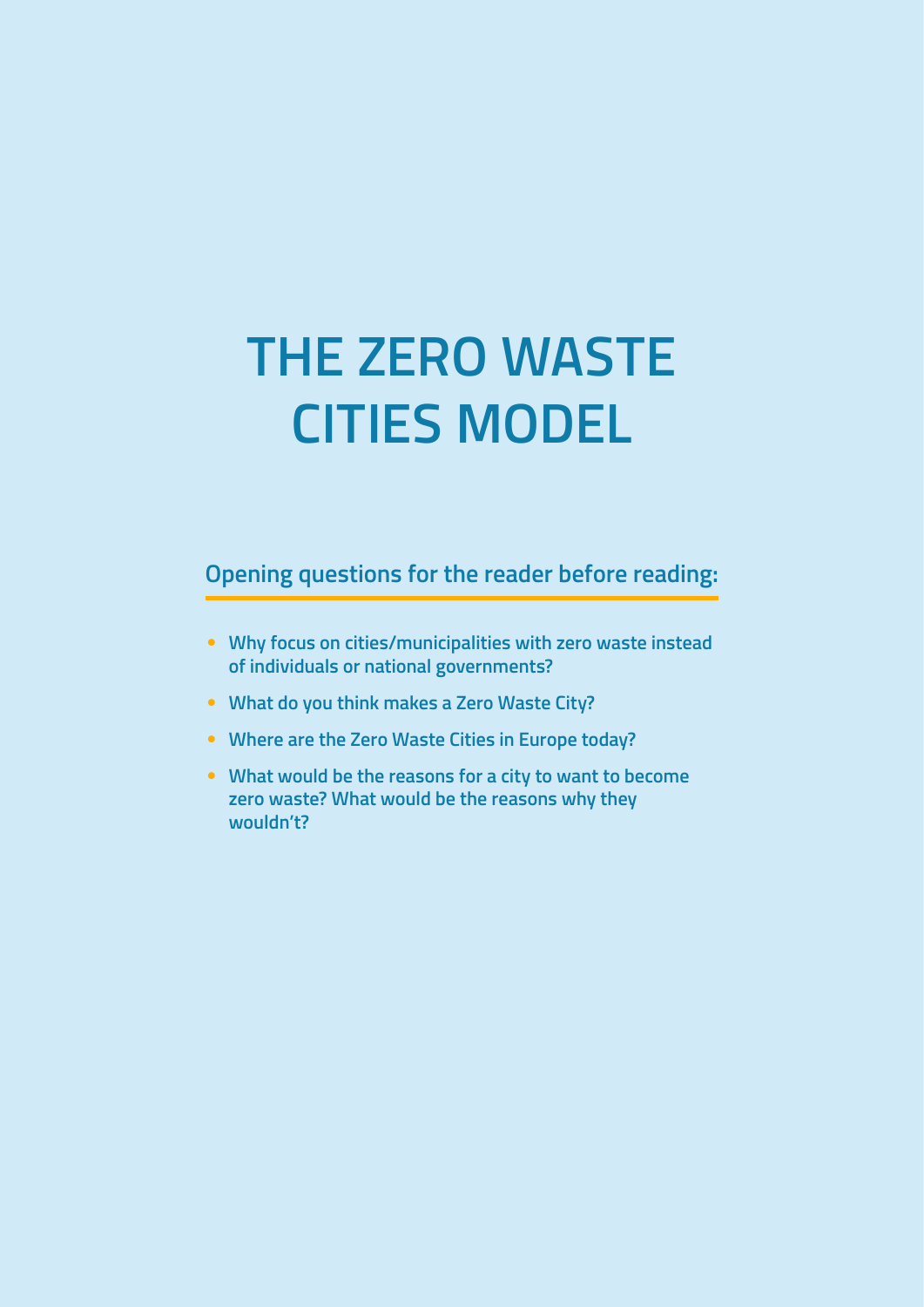#### **'Zero Waste City'**

Any municipality who has committed to become zero waste by a specific timeframe, through the implementation of local policies that create a system which simply does not generate waste in the first place.



"Zero Waste Cities" is a term used by Zero Waste Europe and their Zero Waste Cities programme, which is dedicated to help cities and communities transition towards zero waste. It brings together an European-wide collective of expert knowledge for local stakeholders to implement best practices, as well as providing mentoring and recognition for municipalities wishing to implement zero waste strategies. [Zero Waste Cities](https://zerowastecities.eu/) is jointly run by Zero Waste Europe in Brussels and its member organisations throughout Europe. It is worth noting, though, that the Zero Waste Cities movement is global, with other municipalities also committing to zero waste and implementing activities in other parts of the world. For more information about the Zero Waste Cities work outside of Europe, check the website of [Global Alliance for Incinerator Alternatives](https://www.no-burn.org/global-community/) (GAIA).

A great focus is placed on municipalities as this is where **waste is created, managed, and most visualised for the majority of people** – and, therefore, is where the biggest impact can be made. In most countries, municipalities are the ones responsible for the collection, management, and reduction of waste in their area, organised via public, private, or hybrid waste companies. Furthermore, greater emphasis has been given to zero waste at the local level as this helps empower community stakeholders on their collective journey. By working with local households, businesses, schools, and the entire community, municipalities can embed zero waste behaviours and policies within the community, ensuring the long-term strength and viability of such strategies.

Ambitious EU legislation regarding waste and recycling is in place today, whilst the EU's **Green Deal and Circular Economy Action Plan 2.0** will provide further requirements and incentives for Member States to transition towards a circular economy. While national governments are the ones responsible for reaching these goals, their fulfilment will require local authorities to accelerate and change gears in the coming years. This means that prevention and reuse policies are designed and implemented effectively, whilst the separate collection of high-quality recyclable materials becomes the norm. With lowering levels of waste generated in Europe, this will facilitate the phasing out of disposing waste into landfills and incinerators, with increased emphasis placed on the positive impact this will have on achieving the EU's target of becoming carbon-neutral by 2050. For more information about what targets are set by the European waste policy, check the *Waste policy and advocacy* chapter.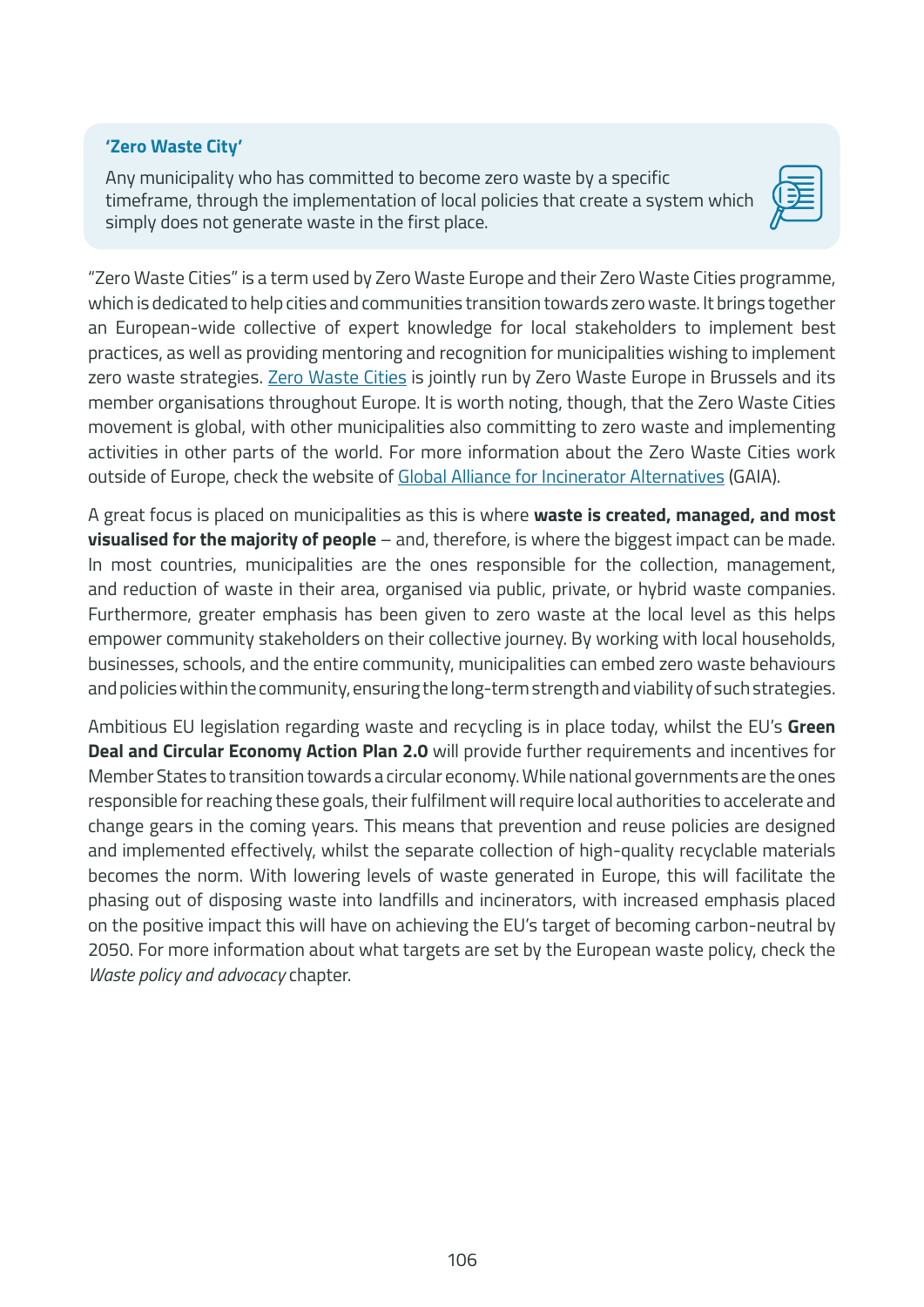# **DEFINITION OF A ZERO WASTE CITY**



## **What do Zero Waste Cities do differently from other cities? What would your city need to do differently?**

Zero Waste Cities all hold one central feature: the desire to keep improving and optimising their existing strategies to reduce waste even further. Whether a municipality is at 7% or 70% separate collection rates, it can always be better, and it is this desire which sits at the heart of our approach.

The foundation of a Zero Waste City is an effective waste collection, one that allows for highquality recyclable materials to be collected, including most notably organics. This is a door-todoor (kerb/curbside) separate collection system, which delivers that quality.

#### **Why is the door-to-door collection most effective, and why does it give the best quality materials for recycling?**

If you are unsure of your answer, you can read more about this from the *Waste collection* chapter.

However, Zero Waste Cities go beyond just recycling by creating and maintaining systems that prevent waste from occuring in the first place. Policies that **prioritise reuse** are adopted, such as laundry systems for cloth nappies, whilst municipalities can set a legal and regulatory framework to enable business-led solutions to flourish, such as [Deposit Return Schemes](https://zerowasteeurope.eu/library/deposit-return-systems-drs-manifesto/) and packaging-free shops.

Furthermore, a key distinction of our Zero Waste Cities is that they commit to work towards **phasing out** their use of **rigid residual (mixed) waste management** facilities that do not allow for the constant improvement of waste prevention and recycling rates. Zero waste programmes, in the long-run, only accept residual waste management facilities that:

- Maximise the recovery of recyclables,
	- May be progressively converted into recycling platforms,
		- Avoid any thermal treatment, which is considered as "destructive disposal" and a loss of resources.

All Zero Waste Cities implement policies which prioritise the upper end of the waste hierarchy.

# **THE FRAMEWORK OF A ZERO WASTE CITY**

Zero Waste Cities have acted as pioneers for others, consolidating the principles for operationally optimised, cost competitive schemes. Key practices within these strategies include:

- The separate collection of dry recyclables.
	- The separate collection of organics.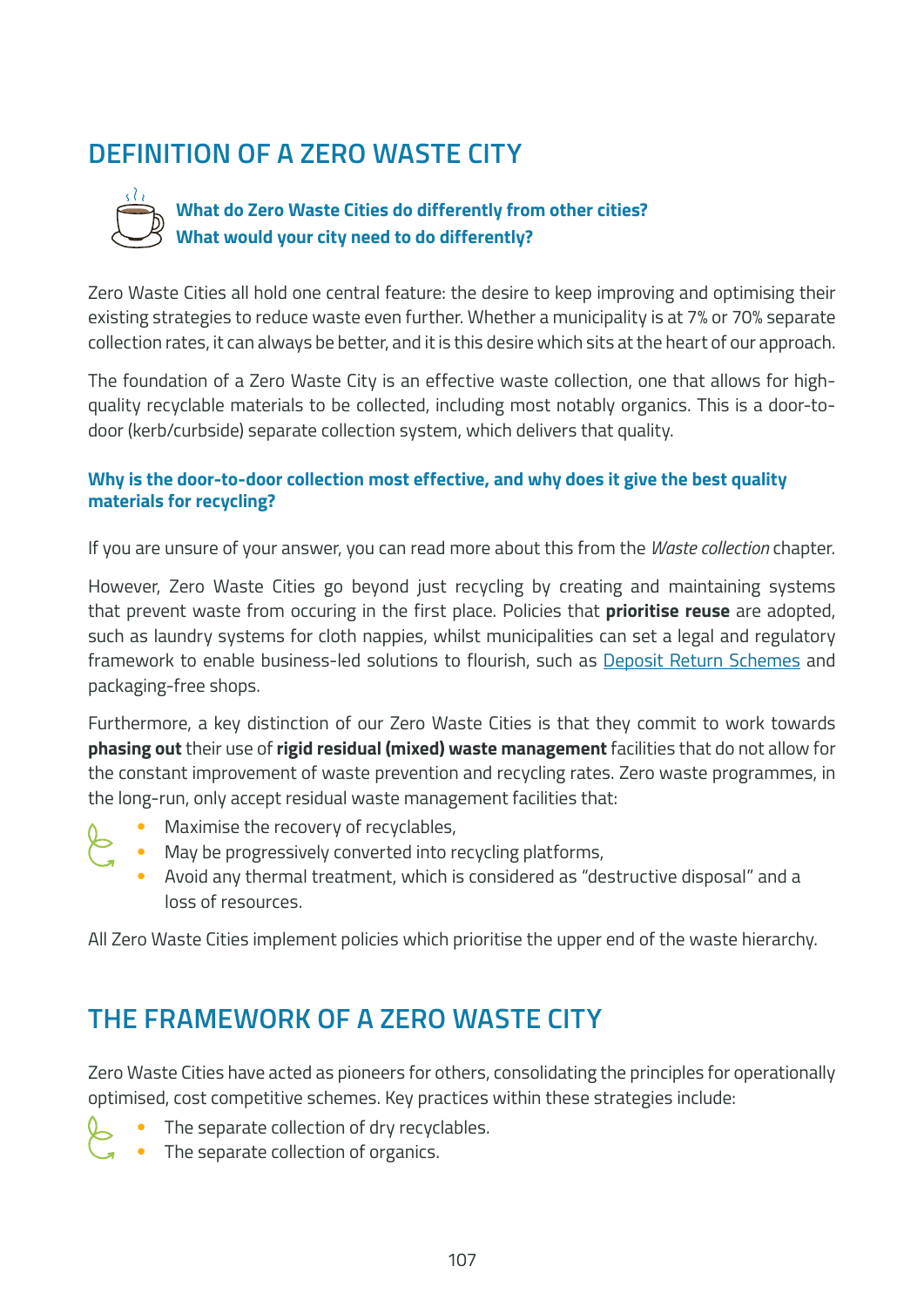- The implementation of [Pay-As-You-Throw \(PAYT\)](https://greenbestpractice.jrc.ec.europa.eu/node/7) schemes or other economic incentives.
	- Reuse and repair initiatives.

One key element to highlight is **residual waste audits**, as they expose materials that are hard to recycle/reuse, and this is a mighty powerful tool in generating messages to industry representatives, reminding them of their responsibility for redesigning such products that cannot be reused, repaired, or recycled. Furthermore, these audits have been used to promote new business models that provide solutions to the most problematic materials, such as centralised washing services for cloth nappies and rental services for reusable tableware.

#### **A residual waste audit or assessment**

is the process of understanding what remains in the non-recycled bin. The process includes collecting residual waste from a certain % of local households, and then analysing this to collect data on the type and volume of materials found.

Residual waste assessments are fundamental within a local zero waste programme, as they help municipalities understand what continues to not be recycled. Local authorities can then use this data to better design and optimise the system, whether that's reducing collection rounds for residual waste or increasing educational activities on the types of plastic that can be recycled but may currently still be put in the residual waste bin.

#### **An example of using a waste audit for zero waste:**

Capannori, Italy was the first municipality to have formally committed to a zero waste programme in 2007. After reaching around 80% separate collection, audits by their Zero Waste Research Centre found a growing number of coffee capsules which are impossible to recycle. The information was passed on to industrial coffee-makers, who started dedicated research for reusable or compostable capsules (which can be collected together with organics).

Whilst separate collection for recycling and composting has been the cornerstone for local implementation of zero waste programmes (it's effectively the "low-hanging fruit"), lately we have seen a growing focus on reduction and reuse. This will surely be the next step to make a dent in the already minimised amount of residual waste, so as to make further progress towards the magic number: "zero". Propelled by the new vision of a circular economy, an increased emphasis on reduction and reuse is the foundation of a long-term roadmap to sustainability.

In the meantime, optimised kerbside (door-to-door collection) and PAYT programmes are helping us minimise disposal and keep materials/resources in the loop in their best quality for as long as possible. Municipalities that already achieve 80-90% separate collection rates, and consistently less than 100 kg/person residuals a year (in both rural and urban areas), show us that not only is it sensible to adopt a zero waste approach, but that it is also possible and effective.



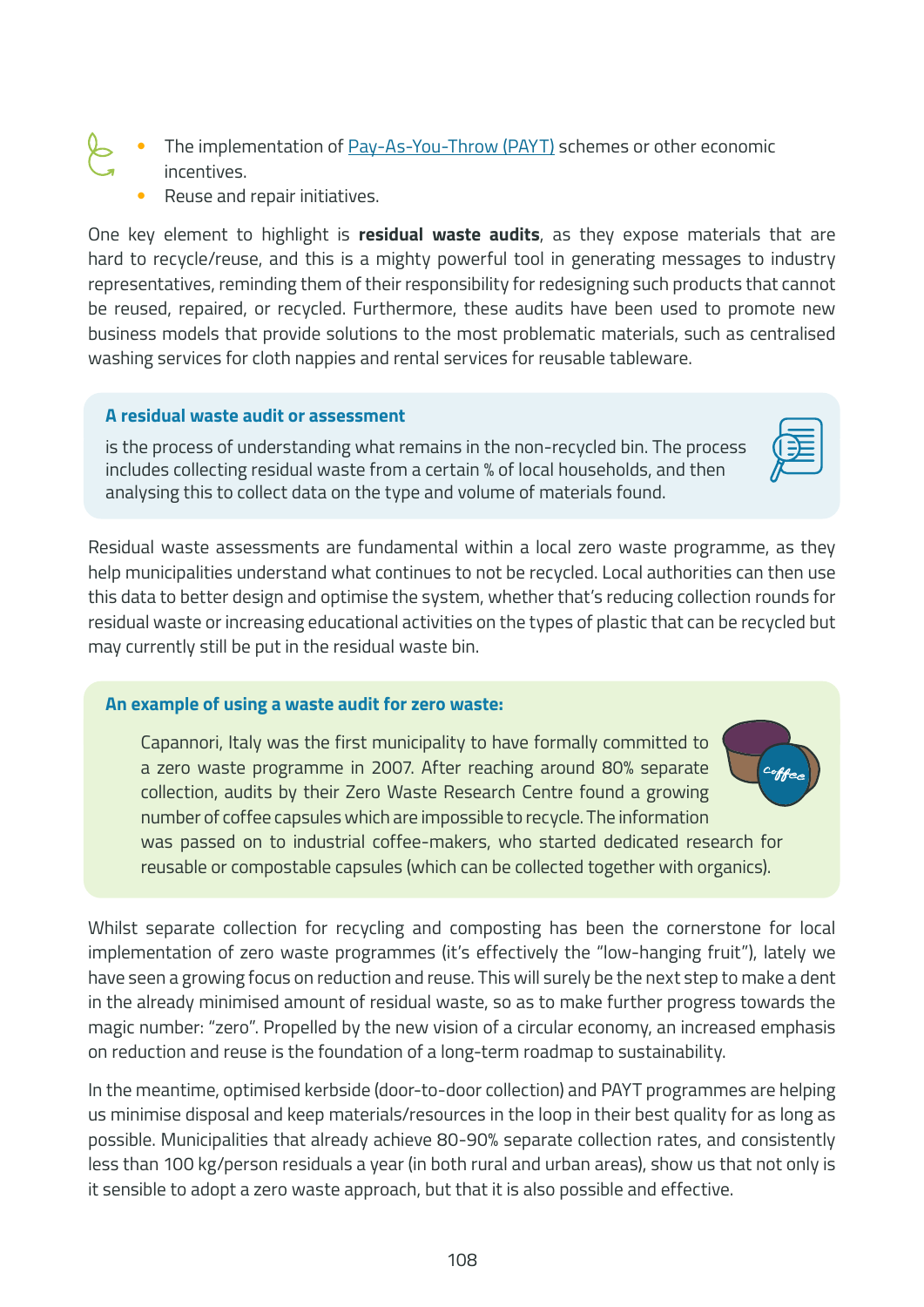On a practical level, we talk about **10 steps** for a municipality to become zero waste.

#### **Before checking the list below, what kind of 10-step plan would you make for a municipality starting from scratch?**

## **10 steps towards becoming a zero waste municipality**

- **1. Source separation** beginning at the household and business levels (the source of municipal solid waste generation), individuals separate recyclable materials from non-recyclable ones.
- **2. Door-to-door collection** it is then the responsibility of municipalities to organise the collection of as many recyclable materials as possible directly from households/ businesses. This includes paper/cardboard, plastics, metals, glass and, most importantly, organics.
- **3. Composting** once food and garden waste is being separately collected and therefore of a high quality, Zero Waste Cities should establish infrastructure and incentives for community members to compost. This could be done either at home or via community compost centres; if neither are suitable, larger composting sites can be established.
- **4. Recycling** with higher amounts of recyclable materials being collected, which are less contaminated due to their separation and, therefore, of a higher quality to the secondary material market, municipalities should be able to operate effective recycling systems that form the foundation of a Zero Waste City. Revenues can increase and the amount of waste sent to landfill/incineration can be dramatically reduced in a short period of time.
- **5. Community reuse and repair centres** every Zero Waste City should recognise that recycling alone is not enough, and therefore a culture and system needs to be established locally which prioritises reuse and repair. One of the biggest policies available to municipalities is to create community reuse and repair centres, where individuals can bring materials that otherwise would have been previously discarded, so that they can be repaired and prepared for reuse again.
- **6. Incentivise waste reduction** economic incentives should be introduced to support the community to reduce their waste further. Most commonly this is done via a Pay-As-You-Throw system, which introduces a higher fee for households and businesses that generate the most waste. However, many other options are available to local authorities, such as rewarding homes which compost with discounts to local services and businesses.
- **7. Zero waste research** zero waste systems make waste visible. Cities adopting such strategies should continually conduct regular research and analysis (e.g. residual waste assessments) into the waste that is not being recycled. With this information, municipalities are in a much better position to understand what isn't being recycled, so that policies can be put in place to address and overcome these remaining challenges.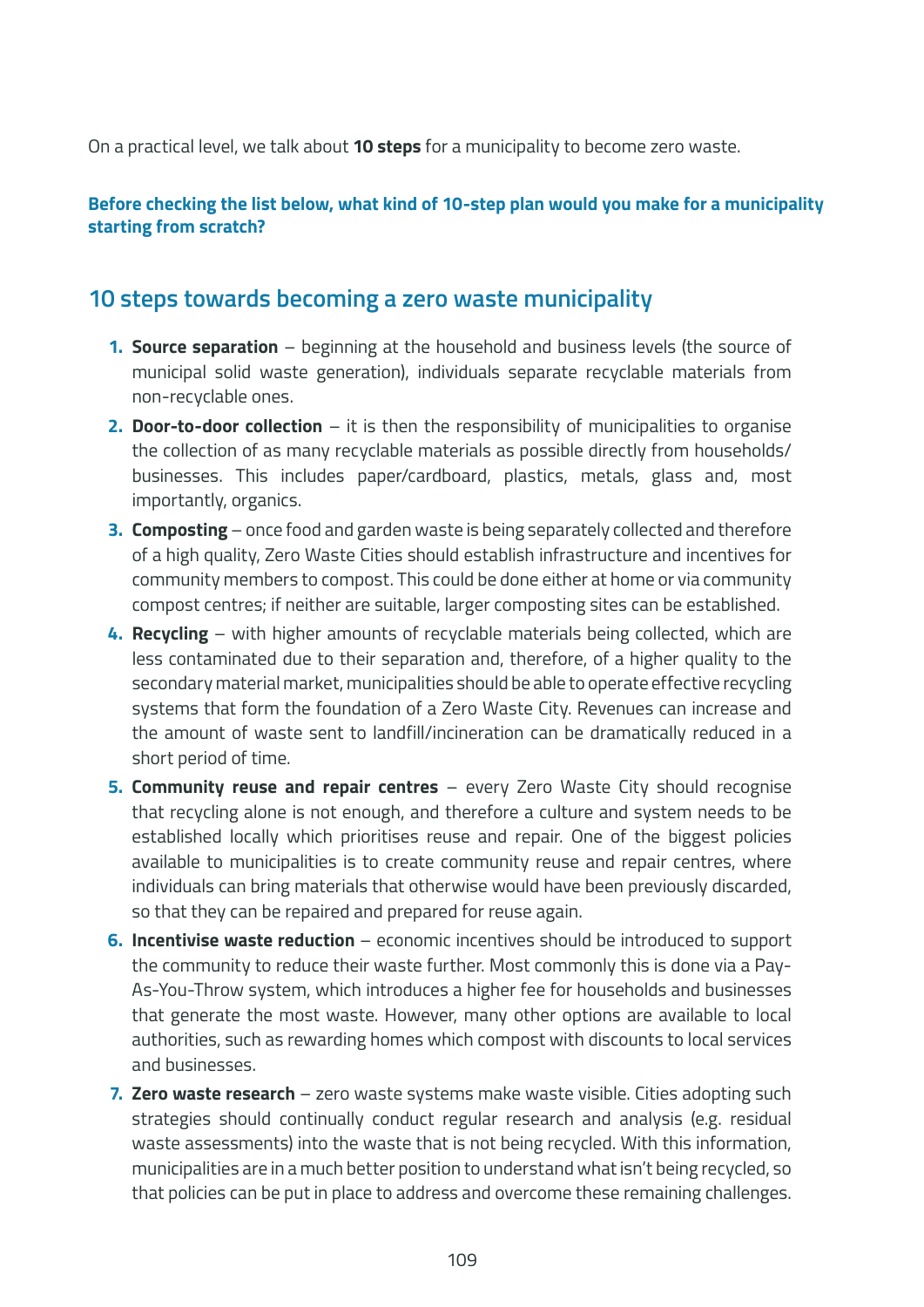- **8. Banning single-use items** municipalities have direct control over the events and activities which are held in public spaces and buildings. One of the best ways to reduce waste and also send a strong message to the community is for municipalities to ban all single-use materials in all public spaces, events and buildings, with reusable alternatives offered instead.
- **9. Residual separation and stabilisation facility** an important aspect of managing the dwindling amount of residual waste that's being generated is its proper stabilisation. Stabilisation means that residual waste has been properly treated to remove as many recyclables as possible and to reduce its fermentability. It's a key method in helping reduce subsequent toxics and greenhouse gas emissions from arising once the waste is landfilled. All Zero Waste Cities recognise the incompatibility of incineration within a society that is circular and zero-carbon. Therefore, alternative facilities should be established to conduct a post-sorting on the residual waste and maximise the recovery of recyclable materials, which is then further supplemented by the biological stabilisation of the remaining waste.
- **10. Transition to safe landfill** with the remaining residual waste biologically stabilised, this should be sent to a safe landfill instead of any form of burning. Over time, as the effectiveness of municipalities' reuse and recycling systems increase, the volume of residual waste will continue to decrease and, therefore, reduce the need for, and impact of, landfill sites.



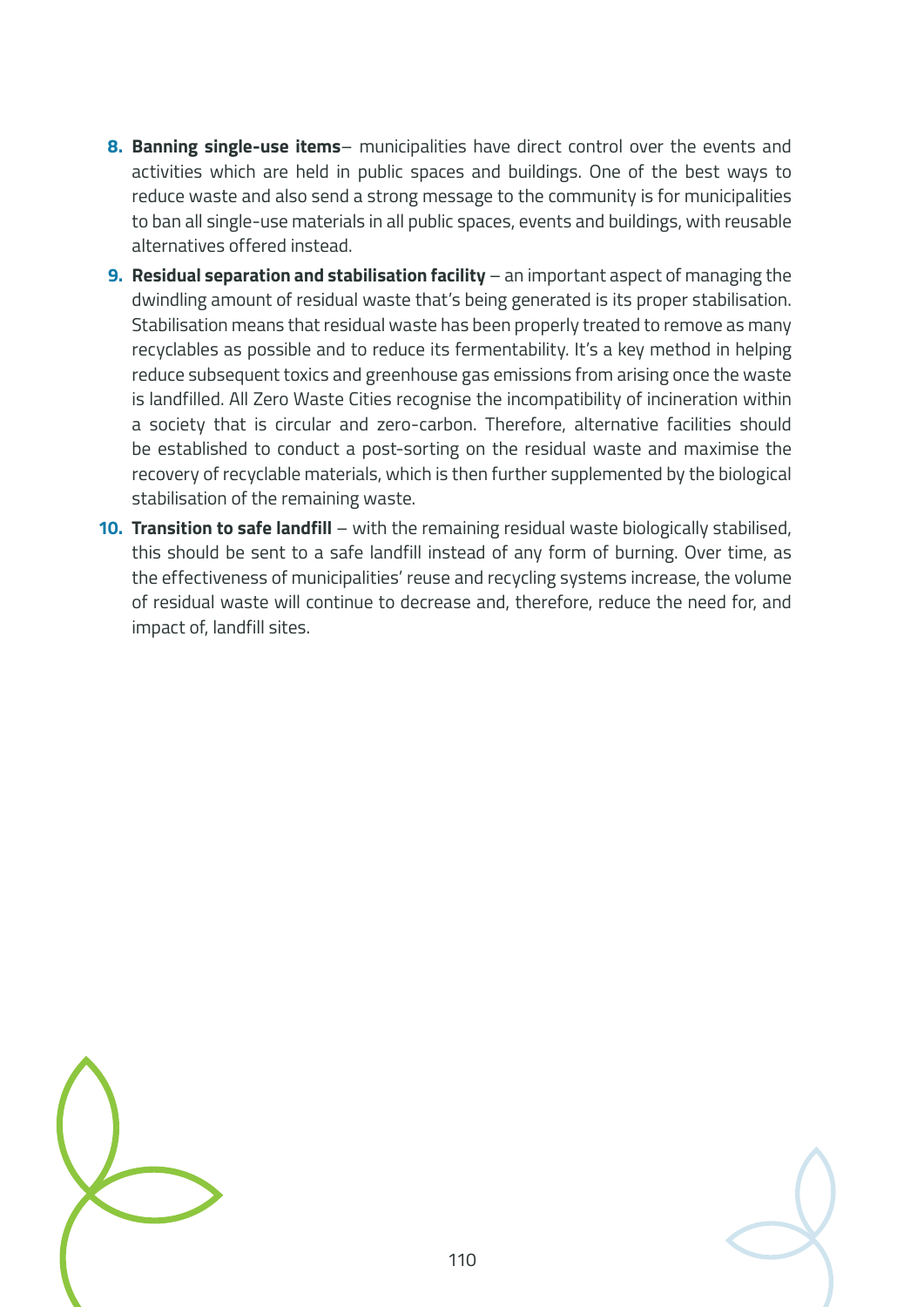# **Example of a Zero Waste City compared to a city without such a commitment**

| <b>City with a traditional</b><br>waste management system |                                                                                                  | City with a zero waste system                                                                                                                                                                                   |
|-----------------------------------------------------------|--------------------------------------------------------------------------------------------------|-----------------------------------------------------------------------------------------------------------------------------------------------------------------------------------------------------------------|
| altogether in one bag or bin                              | Different recyclable materials collected                                                         | Recyclable materials are separately collected in<br>different bags and bins                                                                                                                                     |
| shared bins on the street                                 | Citizens put their recyclable materials into                                                     | Citizens separate recyclables into bins at home<br>which are collected from the kerbside                                                                                                                        |
|                                                           | Citizens do not compost their organic waste                                                      | Citizens are provided with equipment and<br>education on how to compost at home, whilst<br>community compost centres are established<br>with the help of the city                                               |
|                                                           | All citizens pay a standard waste fee                                                            | Citizens pay a varied waste fee dependent on<br>the volume of waste they generate                                                                                                                               |
| landfill or incinerator                                   | The city has a fixed long-term contract with a                                                   | The city has a flexible residual waste disposal<br>option that does not lock in the need for<br>continued waste generation                                                                                      |
|                                                           | Businesses who want to offer reusable<br>alternatives must do this by themselves                 | Businesses who want to offer reusable<br>alternatives are provided with financial and/<br>or knowledge support and/or put in contact<br>with companies that can provide the reusable<br>products/infrastructure |
| is not recycled                                           | The city does not have any data on what waste                                                    | The city conducts regular residual waste<br>assessments to understand the composition of<br>the current non-recycled waste, and uses this<br>to inform future policy-making processes                           |
|                                                           | Public events, buildings, and spaces offer<br>single-use items, such as cutlery and cups         | Based on a common policy, public events,<br>buildings, and spaces only offer reusable<br>options                                                                                                                |
| be discarded and waste                                    | Citizens are unaware of where they could take<br>Items that need repairing, which will otherwise | Citizens can easily access information on a<br>large number of reuse and repair opportunities<br>within the city                                                                                                |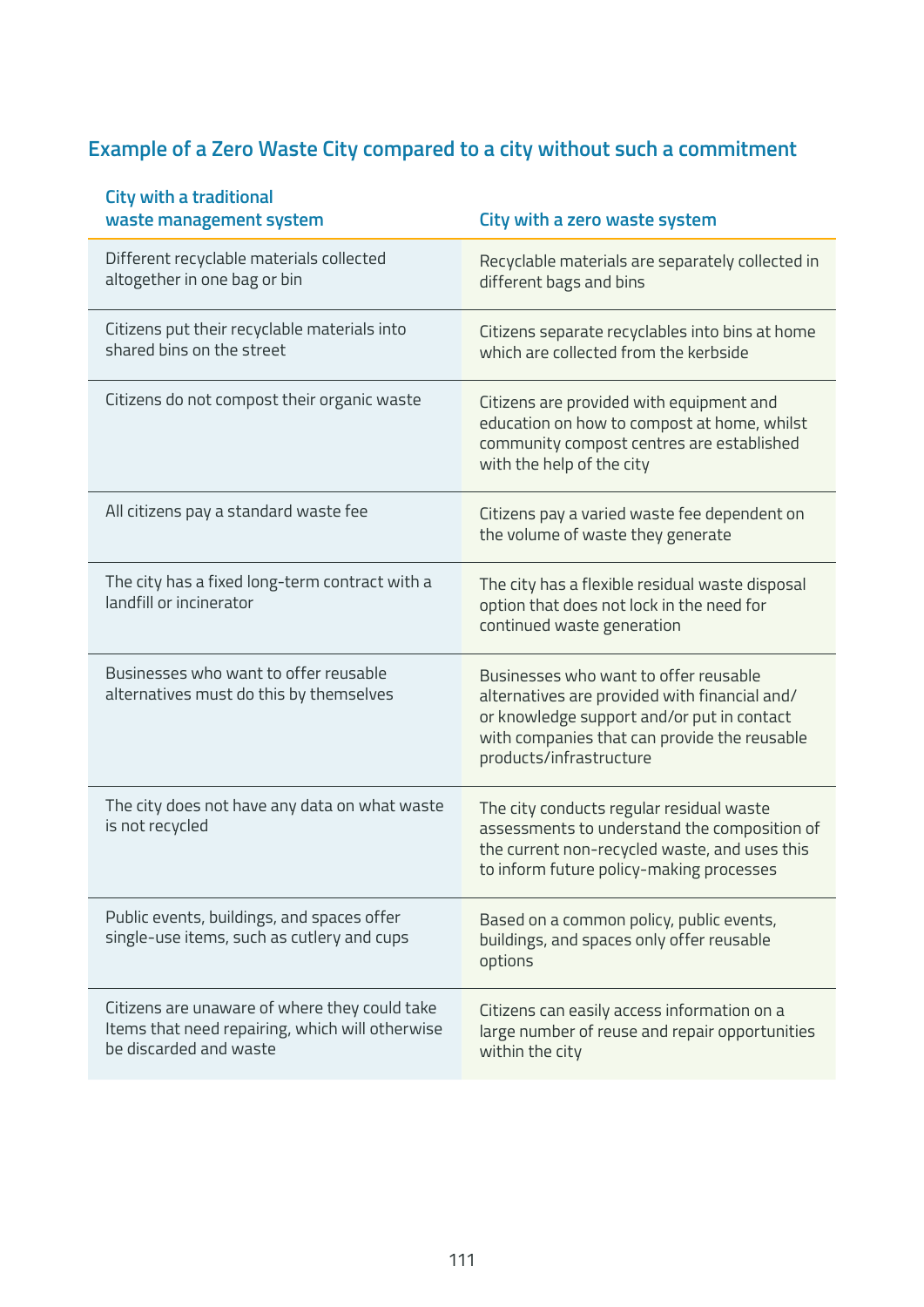# **Benefits of becoming a Zero Waste City**

There are several potential and meaningful benefits available to local communities who adopt a zero waste approach. We break these down into 3 main categories: economic, environmental and social.

#### **Before checking the list below, what benefits would you write under each category?**

Depending on the local context, the benefits for each city will differ. For example, for municipalities with [Extended Producer Responsibility \(](https://rethinkplasticalliance.eu/wp-content/uploads/2021/08/Ecologic-report-EPR-and-ecomodulation-August2021-1.pdf)EPR) systems, the economic benefits will differ to those where no EPR exists. However, here are the general benefits from which communities have benefited over the past decade:

### **Economic**

- Reduced operational costs for municipalities as the collection system becomes more optimised with less residual waste.
- Higher revenues for the municipalities as they have a higher volume and better quality of recyclable materials to sell onto the secondary market.
- Fewer fees having to be paid by the municipality to send the residual waste to landfill or incineration.
- Fewer capital investment required for large scale incineration technologies, with zero waste infrastructure offering a much cheaper and yet more effective methodology for reducing waste.
- Zero waste systems create more jobs throughout the whole supply chain and therefore municipalities can increase local employment. On average, zero waste policies create 10x more jobs than landfill or incinerator alternatives.<sup>1</sup>

## **Environmental**

- Obviously, zero waste policies result in less waste generation. This means less pollution, via discarded waste, leaks into our oceans, land, soil, and our air – doing vast amounts of damage to our planet's biodiversity and ability to fight climate change.<sup>2</sup>
- Zero waste systems produce less greenhouse gas (GhG) emissions throughout the whole cycle of a product. If a material can be reused, then there is no need for extraction and manufacturing, which damage landscapes and biodiversity and are huge sources of GhG emissions. On the other hand, the incineration of materials continues to unnecessarily contribute towards climate change, as do ongoing methane emissions from organic material ending up in landfills instead of composting sites (proper composting is chemically a different – managed – process from what happens to organic waste in landfills).





<sup>1</sup> Ribeiro-Broomhead, J. & Tangri, N. (2021). [Zero Waste and Economic Recovery: The Job Creation Potential of Zero Waste](https://zerowasteworld.org/wp-content/uploads/Jobs-Report-ENGLISH-2.pdf)  [Solutions,](https://zerowasteworld.org/wp-content/uploads/Jobs-Report-ENGLISH-2.pdf) Global Alliance for Incinerator Alternatives.

<sup>&</sup>lt;sup>2</sup> [The True Toxic Toll: Biomonitoring of incineration emissions,](https://zerowasteeurope.eu/library/the-true-toxic-toll-biomonitoring-of-incineration-emissions/) Zero Waste Europe (2021)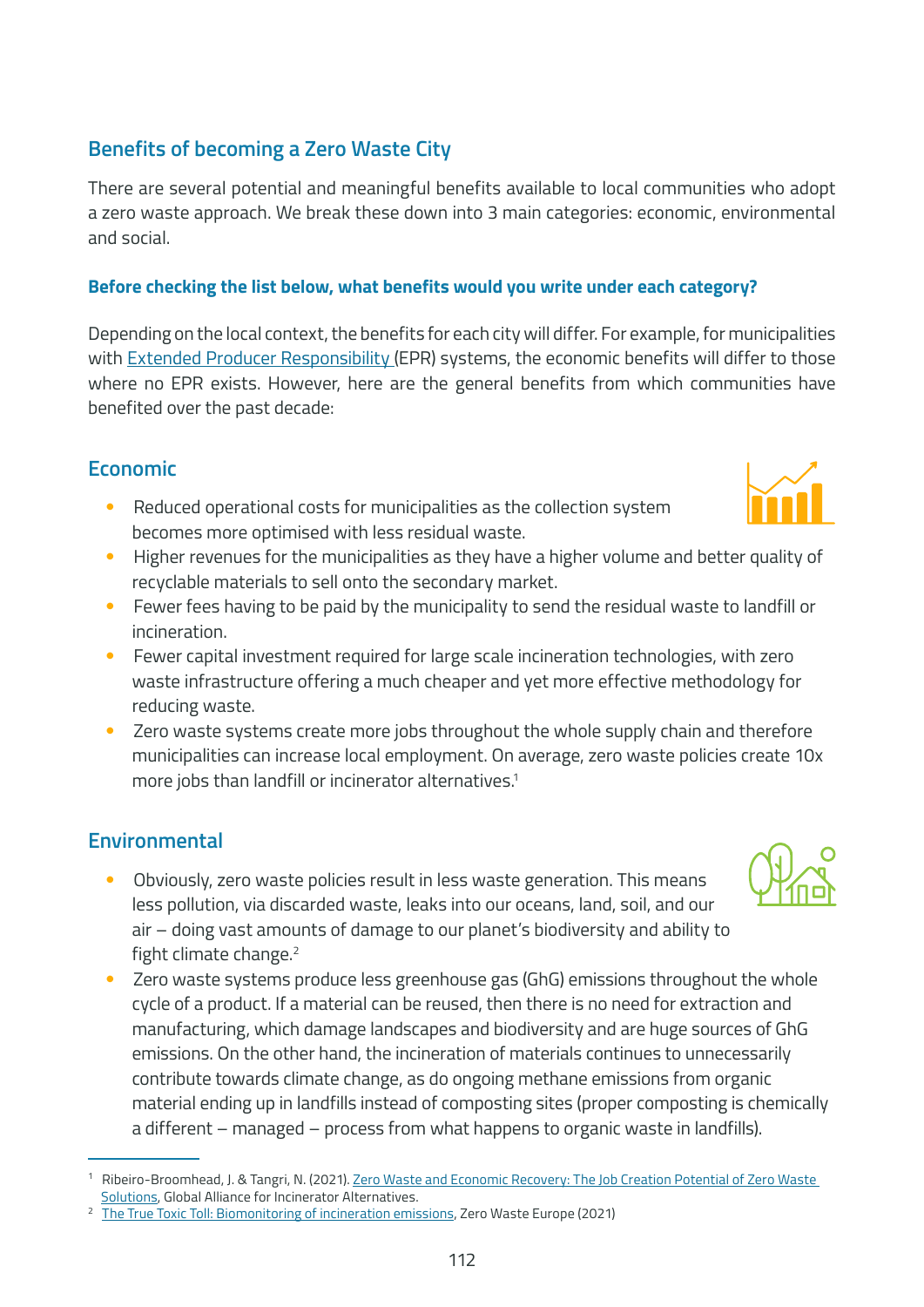• A system using reusable materials and less single-use packaging is one that has much less toxic chemicals in circulation, which are doing severe damage to the natural environment and human health. Chemicals found in many forms of single-use packaging are proven to be dangerously harmful to human health There is also growing evidence showcasing the negative impact that toxic emissions from incineration plants are having on local communities<sup>3</sup>

## **Social**

• Zero waste jobs are jobs in sustainable fields of work, therefore helping to protect the livelihoods of those involved in the long-term. By supporting businesses and social enterprises which focus on reuse, repair, redesign and recycling, local authorities can help empower their communities – integrating and upskilling individuals into the wider community.



- Zero Waste Cities are cleaner and safer than most of today's cities, bringing pride and a sense of collective togetherness to the community. For example, community composting, repair cafés, cooking with food discarded by supermarkets, to name just a few, are all zero waste activities which help bring the community together and build its resilience as a collective unit.
- Zero waste is all about local solutions to manage resources. This means investing in new business opportunities that design waste out of the system, in awareness-raising and education together with optimising separate collection to manage the waste locally. This is in stark contrast to traditional waste management, which is capital investment- and technology-intensive. This means investing money in creating local jobs that cannot be delocalised later down the line.

The exact benefits available to each municipality that wants to become zero waste will differ every time, depending on the specific context and regulatory environment. However, in typical European conditions, adopting a well-designed zero waste programme will help local authorities reduce costs of the waste system, create local jobs and, obviously, reduce the volume of waste that is generated.

# **Additional reading:**

[Zero Waste Masterplan](https://zerowastecities.eu/learn/#the_masterplan) – an in-depth introduction to zero waste and what it means for municipalities.



[Zero Waste Cities Certification](https://www.missionzeroacademy.eu/municipalities/zero-waste-cities-certification/) – launched in 2021, the Certification provides the most robust and structured framework on what a Zero Waste City is.

[State of Zero Waste Municipalities Report](https://zerowastecities.eu/learn/reports) – the most comprehensive overview of the current network of Zero Waste Cities and the impact they are having.

<sup>&</sup>lt;sup>3</sup> [Food Contact Materials,](https://zerowasteeurope.eu/our-work/eu-policy/product-redesign/food-contact-materials) Zero Waste Europe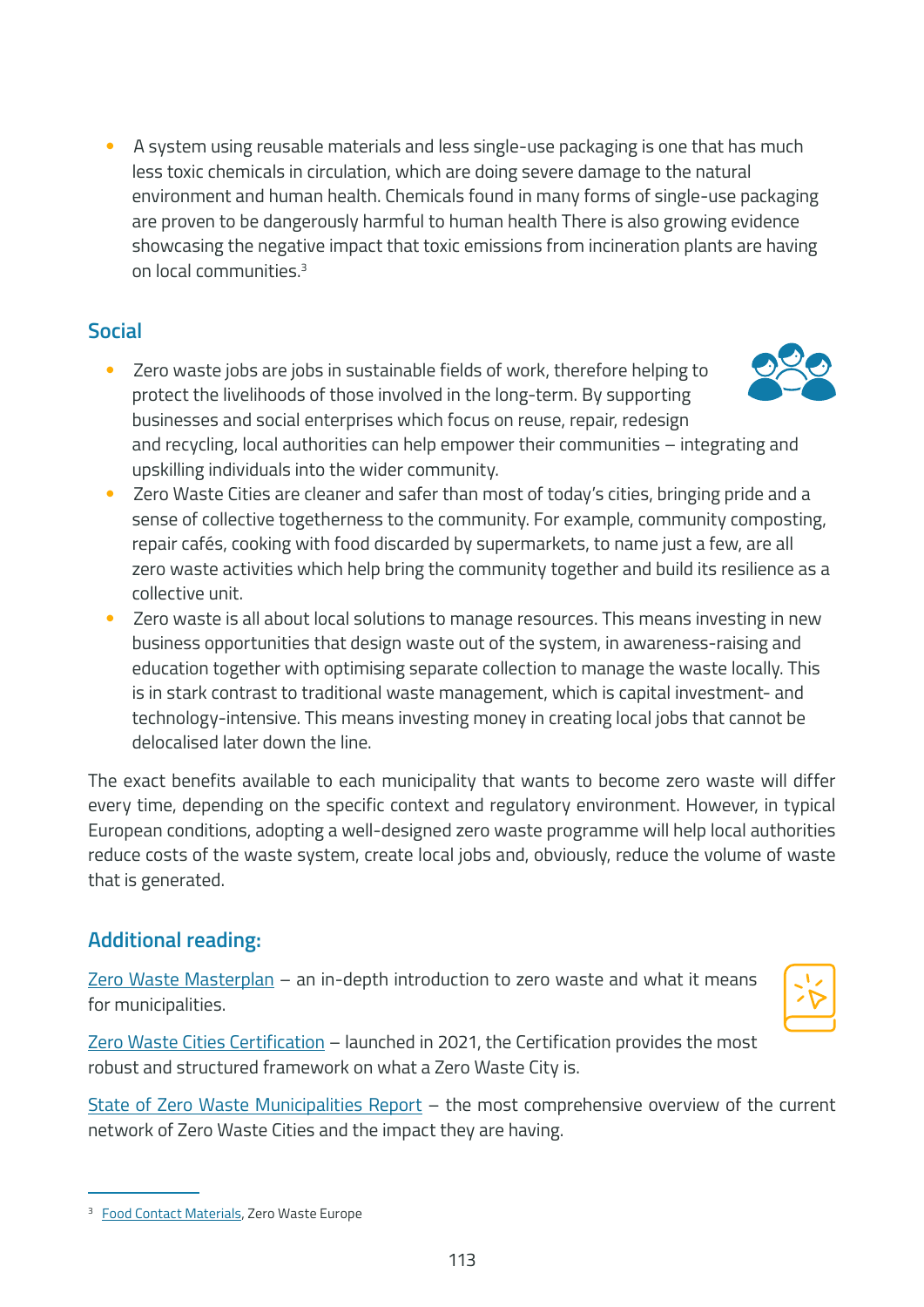[Zero Waste Cities best practice case studies](https://zerowastecities.eu/best-practices/) - presentations about the best examples of zero waste at the local level.

[Zero Waste Cities website](https://zerowastecities.eu/) – full of resources on the topic and the number of Zero Waste Cities across Europe.

[The Keep it Clean Plan](https://letsdoitfoundation.org/wp-content/uploads/2021/02/Keep-It-Clean-Plan2020_LDIF.pdf) – a practical guidebook on how to start implementing zero waste on different levels of society.

[Factsheet on the cost effectiveness of zero waste](https://www.no-burn.org/wp-content/uploads/2021/11/Zero-Waste-Cost-Effectiveness-Fact-SheetENGLISH-1-1.pdf) – showcasing the economic benefits of zero waste.

# **FREQUENTLY ASKED QUESTIONS**

Before reading the answers, think to yourself: **how would you answer them?**

- **1.** How do I know where my city stands according to the waste management system and policies?
- **2.** How can I get started in supporting and planning the transition of my city to zero waste?
- **3.** What are the best examples from European Zero Waste Cities?

#### **1. How do I know where my city stands according to the waste management system and policies?**

For potential scenarios and suggested steps please refer to:

- [The Masterplan](https://zerowastecities.eu/learn/#the_masterplan) (part 3) where you will find the questions to help a municipality get started and examples of different starting points in different contexts around Europe.
- These [3 starting scenarios](https://zerowastecities.eu/tools/starting-scenarios-to-become-a-zero-waste-city/) to help municipalities overcome the most common challenges facing them today.

#### **2. How can I get started in supporting and planning the transition of my city to zero waste?**

Please refer to the 10 clear steps for designing a zero waste plan at the municipal level, as well as the documents linked above as they each provide a good overview of how to begin with your local municipality. The main resource is the Zero Waste Masterplan by Zero Waste Europe and the toolkit [Creating a methodology for zero waste municipalities](https://zerowastecities.eu/tools/creating-a-methodology-for-zero-waste-municipalities/), which includes the [savings calculator](https://zerowastecities.eu/tools/savings-calculator/) that has been designed to help you visualise and understand the benefits that adopting zero waste policies can bring to your local area.